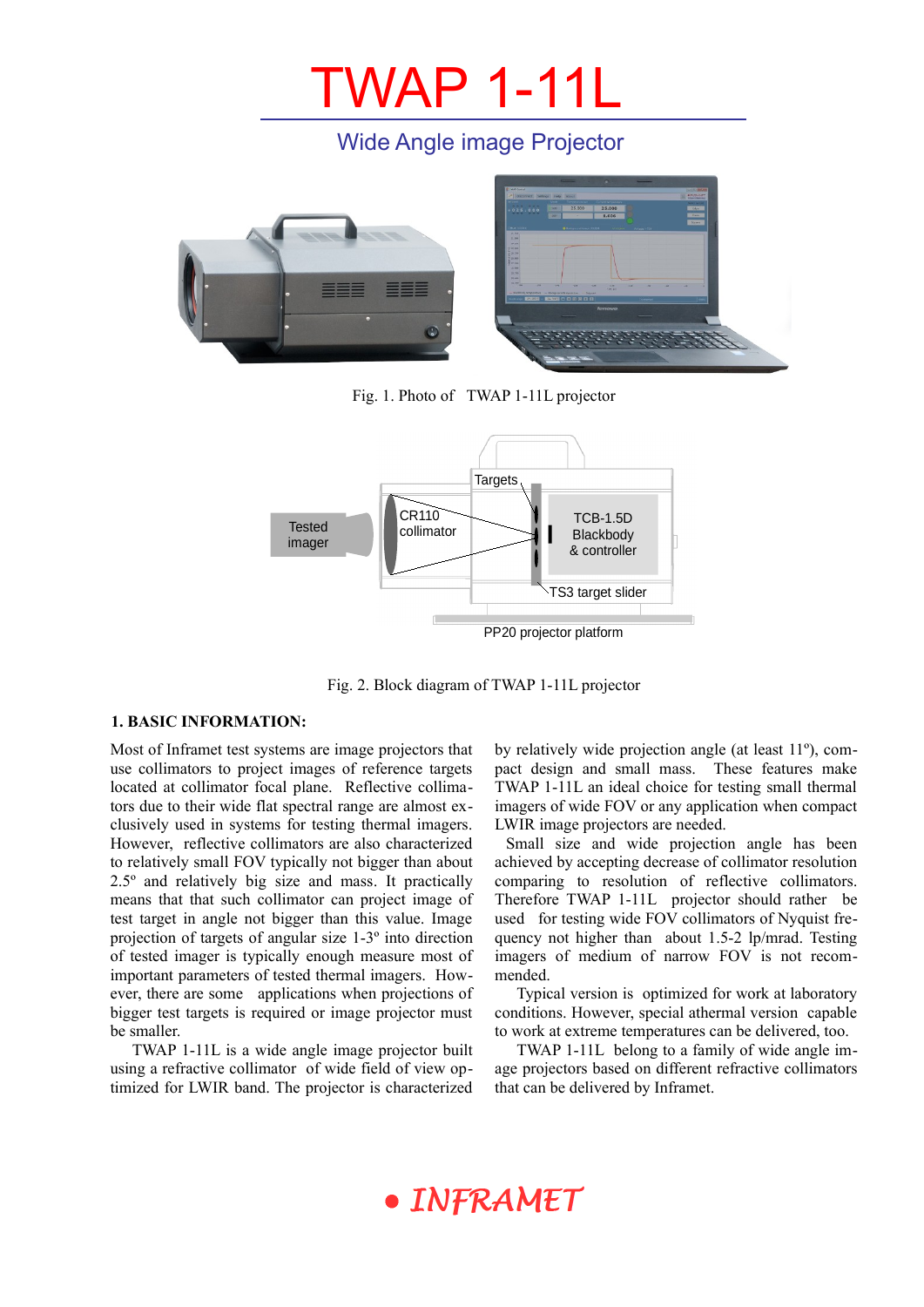# TWAP 1-11L

### Wide Angle image Projector

#### **1. HOW TWAP 1-11L PROJECTOR IS BUILT?**

The TWAP 1-11L projector is built from a set of seven blocks (see Figs 2-3): CR110 refractive collimator, TS3 target slider, set of 3 targets, TCB-1.5D blackbody, PP20 projector platform, laptop, and TWAP Control computer program. The targets are located on a TS3 target slider located at collimator focal plane. Only one of the targets can be in active positions. Image of the active target is projected into direction of tested thermal imager. Thermal contrast of projected image can be regulated by regulation of temperature of TCB-1.5D blackbody located behind the active target. Both TS3 target slider and TCB-1.5D blackbody can be controlled remotely from a laptop using TWAP Control computer program.



Fig. 3. Cross view of TWAP 1-11L projector

#### **2. TARGETS**

Three targets of of angular size equal to 10º can be inserted into TS3 target slider. Patterns of different shape can be used to design the targets depending on customer requirements. Exemplary targets are shown in [Fig. 4.](#page-1-0)



<span id="page-1-0"></span>Fig. 4. Standard targets of TWAP : a) resolution/FOV target, b)multiply edge target, c)square target

#### **3. DIMENSIONS**

Precision dimensions of TWAP 1-11L projectors are shown at figures below.



INFRAMET